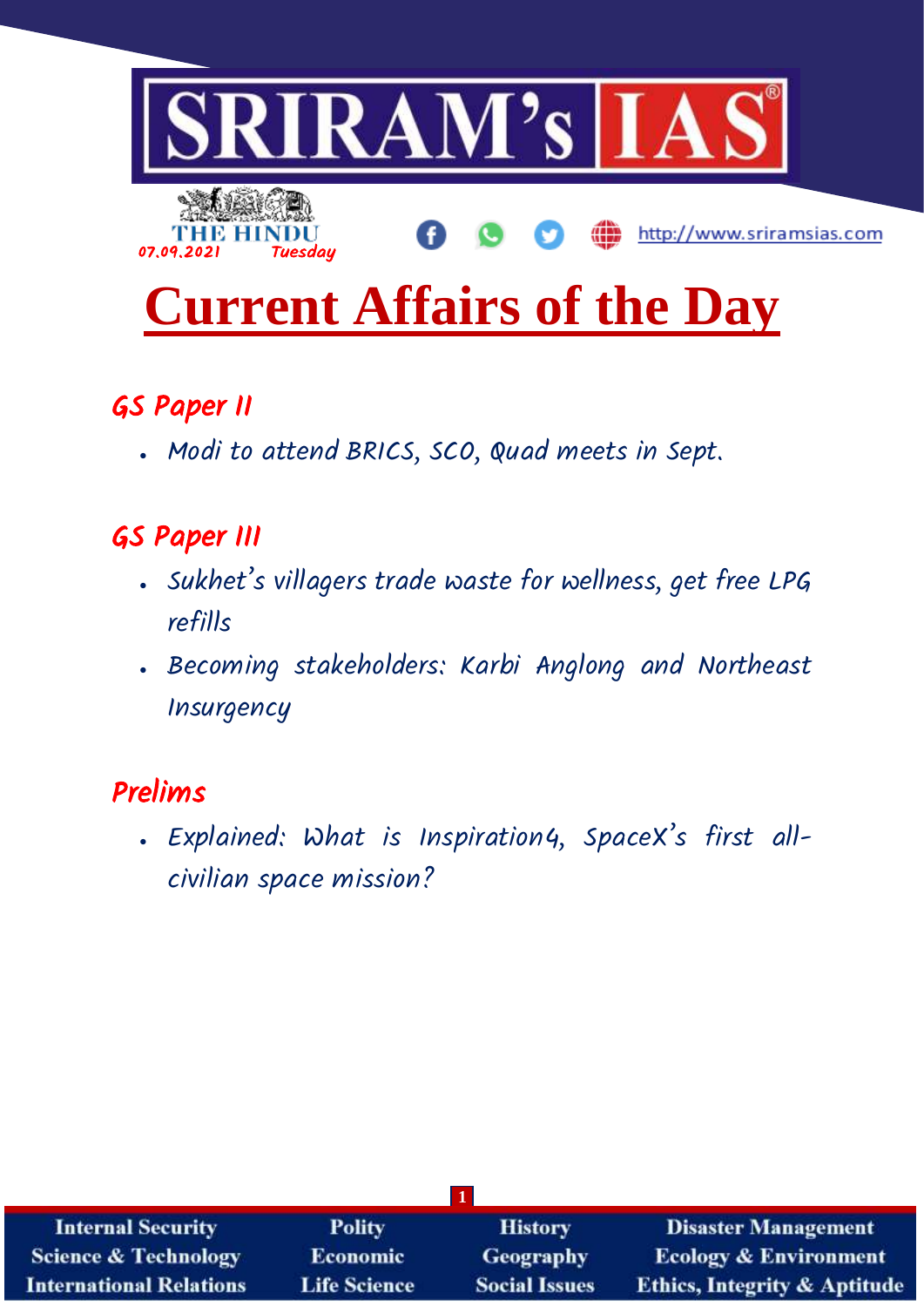

## THE HINDU 07.09.2021 Tuesday

http://www.sriramsias.com

# Modi to attend BRICS, SCO, Quad meets in Sept.

Afghan situation likely to dominate agenda amid growing polarisation between the Russia-China bloc, and the U.S. and its allies

**THE MON HIVDE** 

# Modi to attend BRICS, SCO, Quad meets in Sept.

Afghan situation likely to dominate agenda amid growing polarisation between the Russia-China bloc, and U.S. and its allies

SUHASINI HAIDAR<br>HEW DELHI

Prime Minister Narendra<br>Modi will chair a meeting of BRICS leaders including Chinese President Xi Jinping Russian President Vladimir Putin and leaders of Brazil<br>and South Africa on Thursday, the first in a series of summit-level meetings he is<br>expected to attend in September that will be dominated by discussions on the situation in Afghanistan. The meeting will be held in virtual format due to COVID-19 restrictions.

The PM will also attend via video conference the Shanghai Cooperation Organisa tion (SCO) Heads of Govern-<br>ment meeting being held in Dushanbe on September 16 and I7, but is expected to tra-

vel later this month to the ghanistan, given the growing U.S., to meet U.S. President<br>Joseph Biden and address the UN General Assembly, officials confirmed. The meetings will see Mr. Modi straddle both sides of views on the future of Af-

Forging ties: Narendra Modi and XI Jinping are expected to<br>appear virtually at the SCO conference.  $\star_{\text{FLE-PHOT}}$ 

polarisation between the<br>Russia-China bloc, and the U.S. and its allies on engaging the new Taliban regime.<br>The BRICS leaders summit on September 9 is ex-<br>pected to focus on four priority areas including the udtilateral reforms in hodies such as the UN, the IMF and the WTO, counter-terrorism, technology and peo-<br>ple-to-people exchanges, a<br>statement issued by the External Affairs Ministry on Monday said. "The leaders will also ex-

change views on the impact<br>of the COVID-19 pandemic and other current global and<br>regional issues," which is ex-<br>pected to include Afghanistan, where Russia and China have played an important Meanwhile, Foreign Seturned to India after meet-

ings in Washington to firm<br>up Prime Minister Modi's visit to the U.S., due to begin on Septe  $ster 23$ .

The PM's visit, only his secand visit abroad during the coronavirus pandemic, is ex-<br>pected to include meetings in Washington with Mr. Bi-<br>den, a possible Quad summit on September 23 and 24, and his address to the UN General Assembly on September 25

Details being finalised MEA officials said the details

of the meetings are still being<br>"finalised", in view of the uncertainty of Japan's partici-<br>pation after Premier Yoshi-<br>hide Suga announced he  $\,$  would resign at the end of the month.

While Indo-Pacific security, and Quad cooperation on ed on the ground in Dush-climate change, critical tech- anbe by External Affairs Minologies and vaccines will be at the top of the agenda at

the Summit, the situation in Afghanistan after the U.S. pullout is likely to be dis-<br>cussed as well.

The SCO meeting next Thursday in Tajikistan will see a much greater focus on Afghanistan, given that it<br>comprises regional coun-<br>tries Russia, China, Central Asian nations and Pakistan,<br>and will include a special

SCO Contact group meeting.<br>Mr. Putin, Pakistan PM Imran Khan and other leaders will attend the summit in<br>Dushanbe in person, and Mr.<br>Modi and Mr. Xi are expected to appear virtually at the<br>"hybrid" conference.

India would be representnister S. Jaishankar, said officials.

#### Diplomacy amid Chaos and Polarization:

- 1. Prime Minister Narendra Modi will chair a meeting of BRICS leaders including Chinese President Xi Jinping, Russian President Vladimir Putin and leaders of Brazil and South Africa, the first in a series of summit-level meetings he is expected to attend in September that will be dominated by discussions on the situation in Afghanistan.
- 2. The PM will also attend via video conference the Shanghai Cooperation Organisation (SCO) Heads of Government Meeting being held in Dushanbe.
- 3. Later he is expected to travel later this month to the U.S., to meet U.S. President Joseph Biden and address the UN General Assembly.
- 4. The meetings will see Mr Modi straddle both sides of views on the future of Afghanistan, given the growing polarisation between the Russia-China bloc, and the U.S. and its allies on engaging the new Taliban regime.
- 5. The SCO meeting in Tajikistan will see a much greater focus on Afghanistan, given that it comprises regional countries Russia, China, Central Asian nations and Pakistan, and will include a special SCO Contact group meeting.

| <b>Internal Security</b>        | <b>Polity</b>       | <b>History</b>       | <b>Disaster Management</b>              |  |
|---------------------------------|---------------------|----------------------|-----------------------------------------|--|
| <b>Science &amp; Technology</b> | <b>Economic</b>     | Geography            | <b>Ecology &amp; Environment</b>        |  |
| <b>International Relations</b>  | <b>Life Science</b> | <b>Social Issues</b> | <b>Ethics, Integrity &amp; Aptitude</b> |  |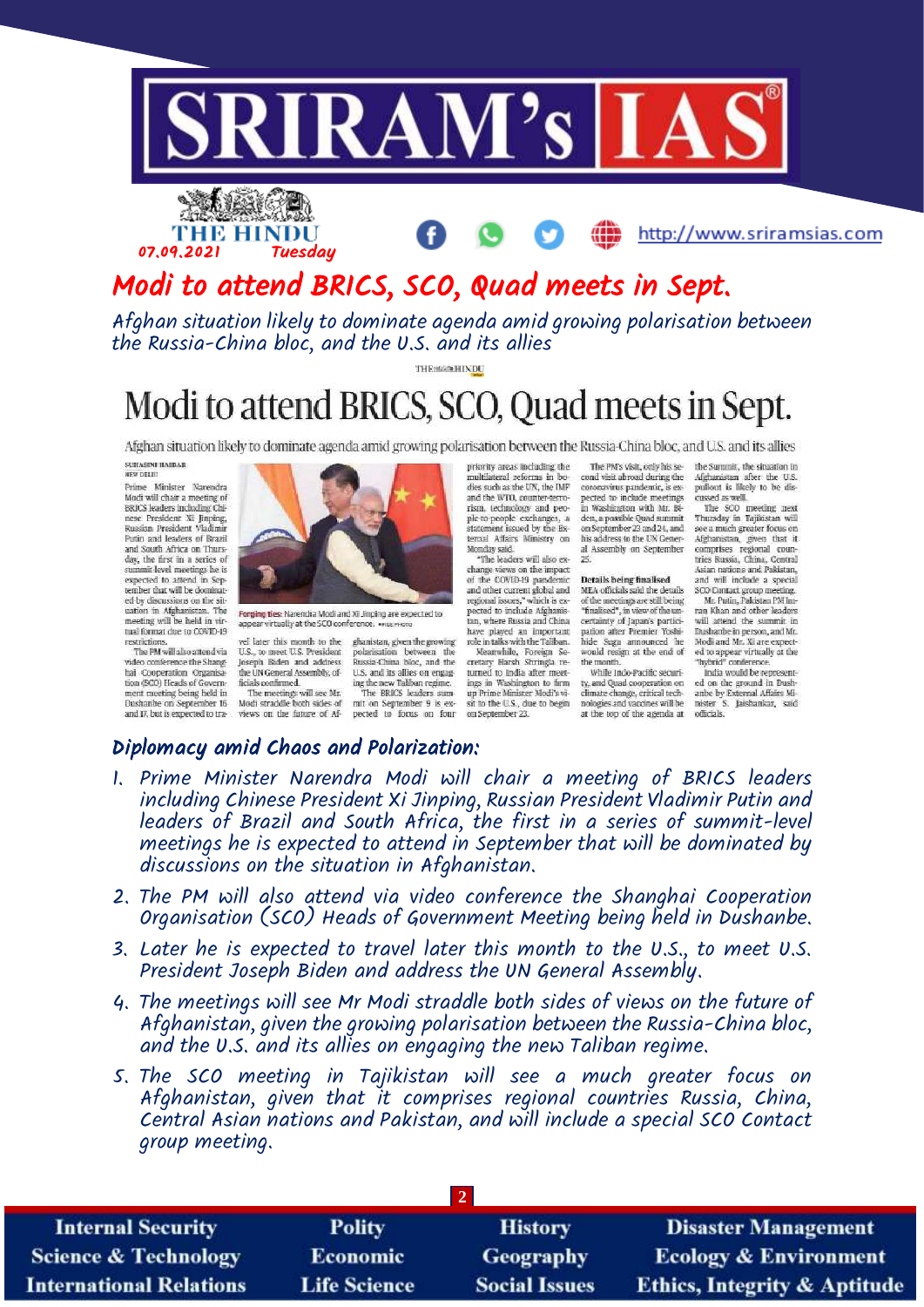

SCO Members:



### Sukhet's villagers trade waste for wellness, get free LPG refills

Villagers who provide 20 kg of cow dung and farmyard waste a day for vermicomposting receive free fuel in a novel project in the Madhubani district of Bihar.

#### The Sukhet model: Fourfold benefits

1. In the last six months, the lives of these rural women have changed dramatically with the Sukhet model that allows them to get their LPG cylinders refilled every two months in exchange for cow dung and farmyard waste.

| <b>Internal Security</b>        | <b>Polity</b>       | <b>History</b>       | <b>Disaster Management</b>              |  |
|---------------------------------|---------------------|----------------------|-----------------------------------------|--|
| <b>Science &amp; Technology</b> | <b>Economic</b>     | Geography            | <b>Ecology &amp; Environment</b>        |  |
| <b>International Relations</b>  | <b>Life Science</b> | <b>Social Issues</b> | <b>Ethics, Integrity &amp; Aptitude</b> |  |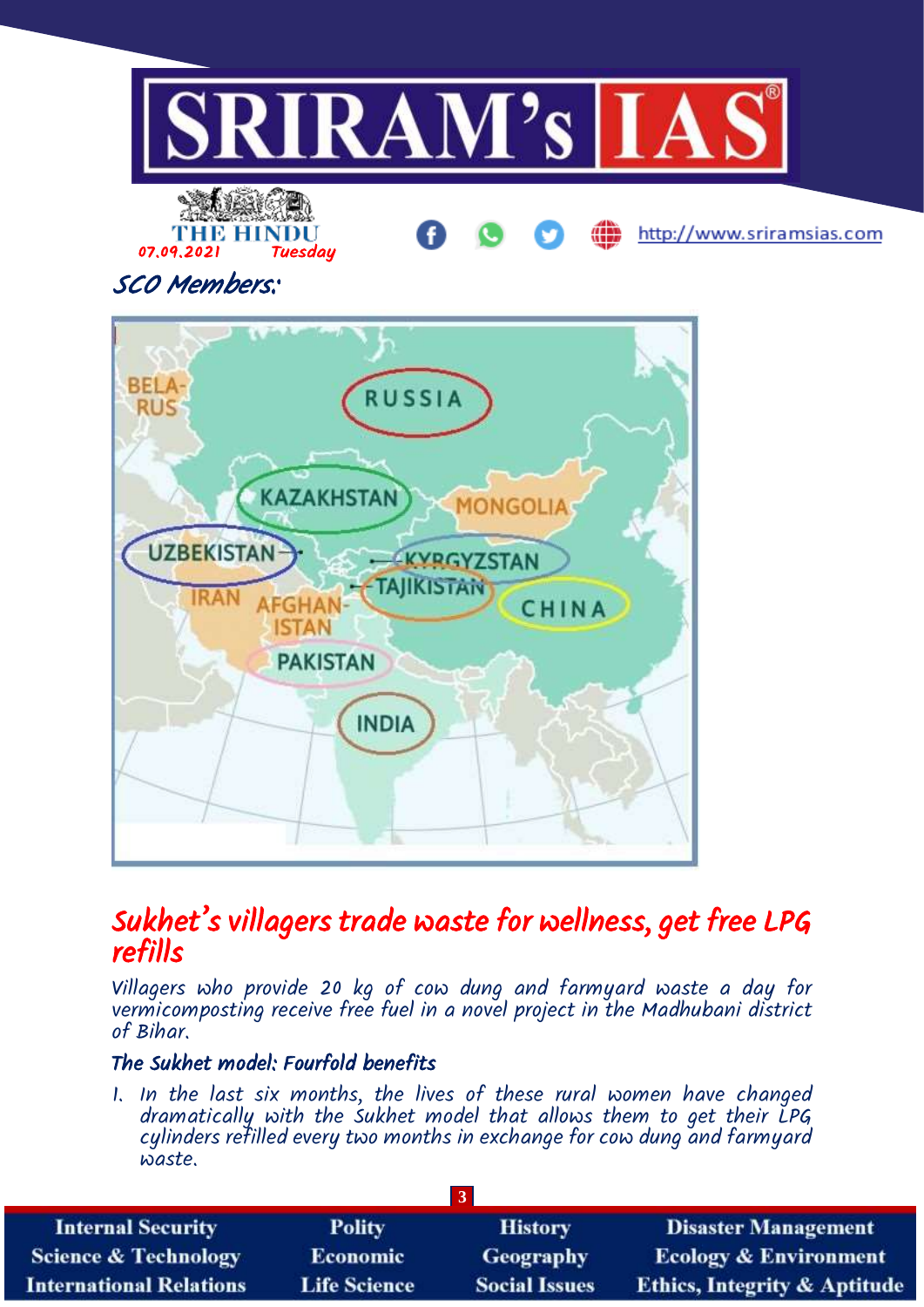

2. The unique programme, which was lauded by Prime Minister Narendra Modi in his latest episode of 'Mann ki Baat' on August 29, offers four-fold benefit to the villagers: it ensures a pollution-free environment at home, waste disposal, monetary assistance for LPG cylinders and availability of organic fertiliser to the local farmers.

#### Sukhet's villagers trade waste for wellness, get free LPG refills

Villagers who provide 20 kg of cow dung and farmuard waste a day for vermicompositing receive free fuel in a movel project in Madhubani district of Bihar

conservation in

the rising p

he, First with<br>wave and cover<br>anno bilanced<br>anno bilanced<br>ing her H and<br>here monthales<br>the bilanced fuctor<br>at the bilanced tending inations<br>This fit<br>si, is be six failed leads

be daughter to Man an aminder Decision of Wan an aminder of the state of the state of Wandale and the state of the state of the state of the state of the state of the state of the state of the state of the state of the sta

Alexander and Search  $\begin{tabular}{l|c|c|c|c} \hline \textbf{m} & \textbf{m} & \textbf{m} & \textbf{m} & \textbf{m} & \textbf{m} & \textbf{m} & \textbf{m} & \textbf{m} & \textbf{m} & \textbf{m} & \textbf{m} & \textbf{m} & \textbf{m} & \textbf{m} & \textbf{m} & \textbf{m} & \textbf{m} & \textbf{m} & \textbf{m} & \textbf{m} & \textbf{m} & \textbf{m} & \textbf{m} & \textbf{m} & \textbf{m} & \textbf{m} & \textbf{m} & \textbf{m$ 



**ARTICLES** 

he model bedin, now<br>for tall as fronche them

the Subhit model in 10<br>stress of Albay where 1<br>sards - are - located - un<br>Alba), Para, it will alway

ne che<br>m is fu

Becoming stakeholders: Karbi Anglong and Northeast **Insurgency** 

#### Peace in the northeast:

1. The tripartite agreement signed by the Centre, five insurgent groups active in Karbi Anglong, and the Assam government, marks the culmination of an extended process negotiation to end insurgency in the region.



2. According to the Memorandum of Settlement, greater autonomy will be devolved to the Karbi Anglong Autonomous Council; the identity, language, culture of Karbi people will be protected; and more focused development carried out in the Council area. The government will also consider notifying Karbi language as the official language of the Council.

| <b>Polity</b>       | <b>History</b>       | <b>Disaster Management</b>              |  |  |
|---------------------|----------------------|-----------------------------------------|--|--|
| <b>Economic</b>     | <b>Geography</b>     | <b>Ecology &amp; Environment</b>        |  |  |
| <b>Life Science</b> | <b>Social Issues</b> | <b>Ethics, Integrity &amp; Aptitude</b> |  |  |
|                     |                      |                                         |  |  |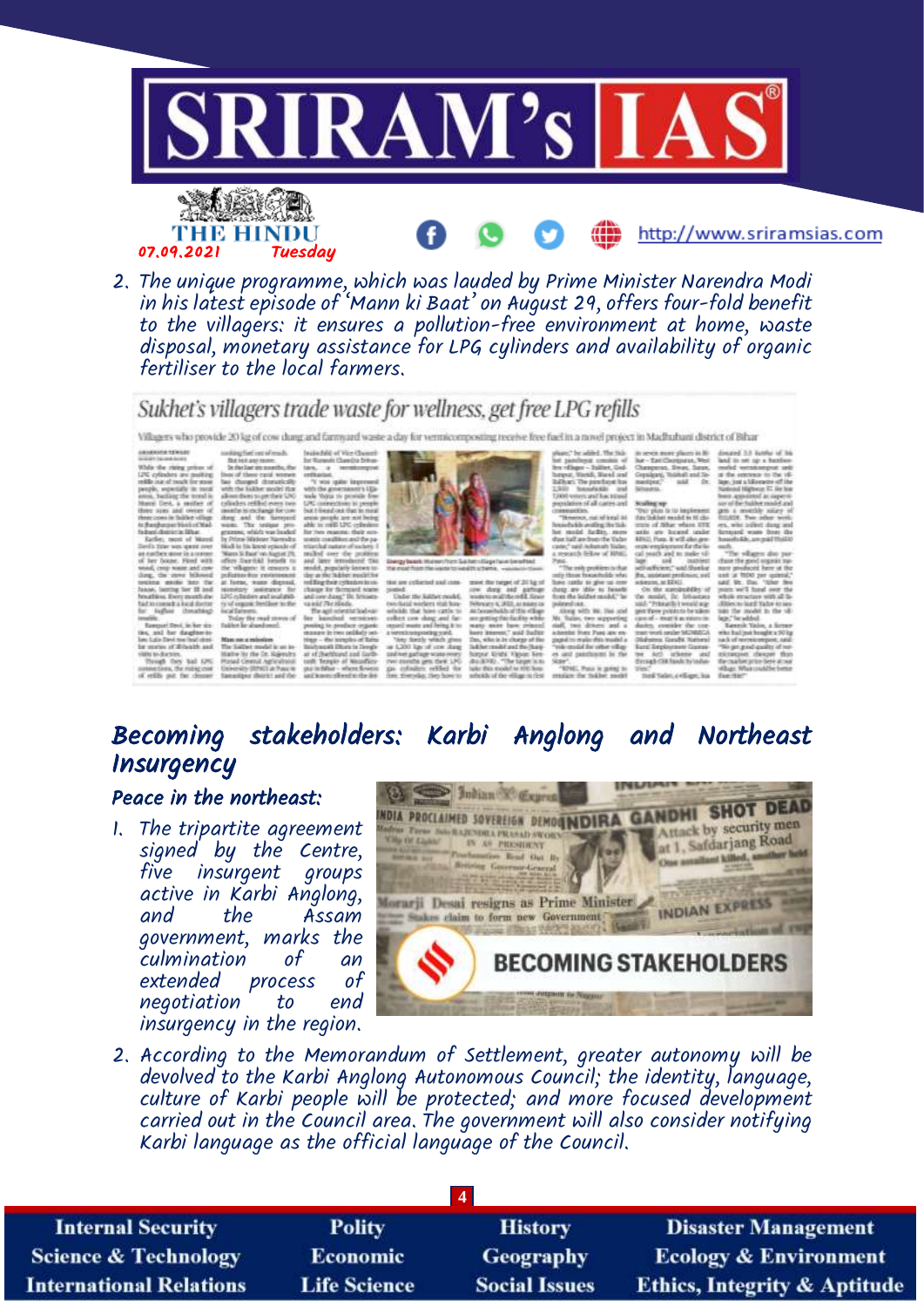

#### The Northeast insurgency:

- 1. The Northeast's map is dotted with big and small insurgent groups that have made demands ranging from a separate nation-state to statehood within the Indian Constitution and autonomy under the state government.
- 2. The Naga insurgency has been an inspiration for these separatist movements, which exploit alienation caused by an insensitive and exploitative state and engage in extortion.
- 3. While the focus has been on big groups such as the NSCN-IM and ULFA, the smaller insurgencies have been no less disruptive of the state-building process in the region.
- 4. If the ULFA emerged as an expression of Assamese nationalism, many smaller groups, some of which pre-date the Assam Movement of the late 1970s, have fought to protect their distinct ethnic, linguistic and cultural identity from being subsumed within a broader Assamese identity.
- 5. They have tried to build on older memories of kinship and legacies of ancient kingdoms and refute the umbrella of the nation-state. T
- 6. The Centre's double-barrelled approach to this threat to sovereignty has been to offer autonomy under the Constitution on the one hand while using security forces to crush militancy, on the other.
- 7. Insurgents who negotiate for peace are accommodated in state legislatures or Autonomous Councils. This approach has had varying degrees of success, in Mizoram, Tripura, the Bodo areas.



Karbi Anglong peace deal points to the importance of addressing smaller insurgencies that scar the Northeast landscape.

| <b>Internal Security</b>        | <b>Polity</b>       | <b>History</b>       | <b>Disaster Management</b>              |  |
|---------------------------------|---------------------|----------------------|-----------------------------------------|--|
| <b>Science &amp; Technology</b> | <b>Economic</b>     | Geography            | <b>Ecology &amp; Environment</b>        |  |
| <b>International Relations</b>  | <b>Life Science</b> | <b>Social Issues</b> | <b>Ethics, Integrity &amp; Aptitude</b> |  |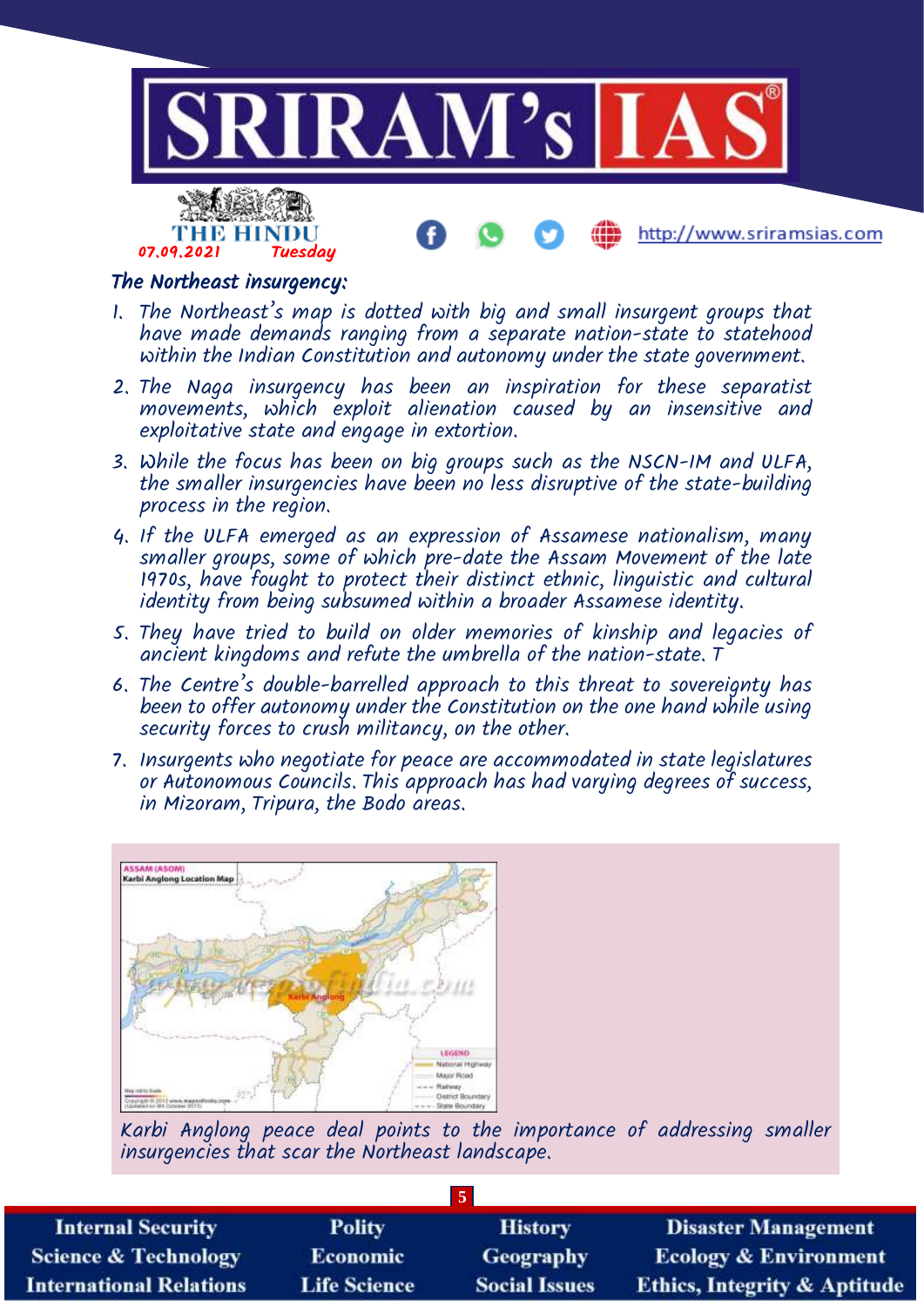

#### Karbi Anglong:

- 1. In Assam's hill districts of Dima Hasao and Karbi Anglong, separatism that rejected Sixth Schedule status transformed into a demand for an autonomous state under Article 244(a) of the Constitution after militancy peaked in the 1990s.
- 2. The Karbi Anglong agreement signed recently falls short of fulfilling that demand though it promises more autonomy than currently enjoyed by the Autonomous Council under the Sixth Schedule of the Constitution.
- 3. However, autonomy and funds may not be sufficient to improve the condition of the people on whose behalf ceasefire agreements and settlement deeds are signed.
- 4. Autonomous Councils are often captured by vested interests, who invoke fears of a militant past, and the enhanced development funds are diverted to private parties. The transition from an insurgent to a stakeholder or agent of democracy is not easily achieved.

| <b>Practice Mcgs</b> | QI. Which of the following is correctly matched? |                                                      |              |  |
|----------------------|--------------------------------------------------|------------------------------------------------------|--------------|--|
|                      |                                                  | Region/Community                                     | <b>State</b> |  |
|                      |                                                  | Karbi Anglong                                        | Mizoram      |  |
|                      | $\overline{2}$                                   | Lushai Hills                                         | Assam        |  |
|                      | $\overline{\mathbf{3}}$                          | <b>Bru/Riang</b>                                     | Tripura      |  |
|                      |                                                  | Select the correct answer from the codes given below |              |  |
|                      | a.                                               | I and 2 only                                         |              |  |
|                      | $b_{1}$                                          | 2 and 3 only                                         |              |  |
|                      |                                                  | $c.$ 2 only                                          |              |  |
|                      | d.                                               | $1, 2$ and 3                                         |              |  |

| <b>Internal Security</b>        | <b>Polity</b>       | <b>History</b>       | <b>Disaster Management</b>              |  |
|---------------------------------|---------------------|----------------------|-----------------------------------------|--|
| <b>Science &amp; Technology</b> | <b>Economic</b>     | <b>Geography</b>     | <b>Ecology &amp; Environment</b>        |  |
| <b>International Relations</b>  | <b>Life Science</b> | <b>Social Issues</b> | <b>Ethics, Integrity &amp; Aptitude</b> |  |